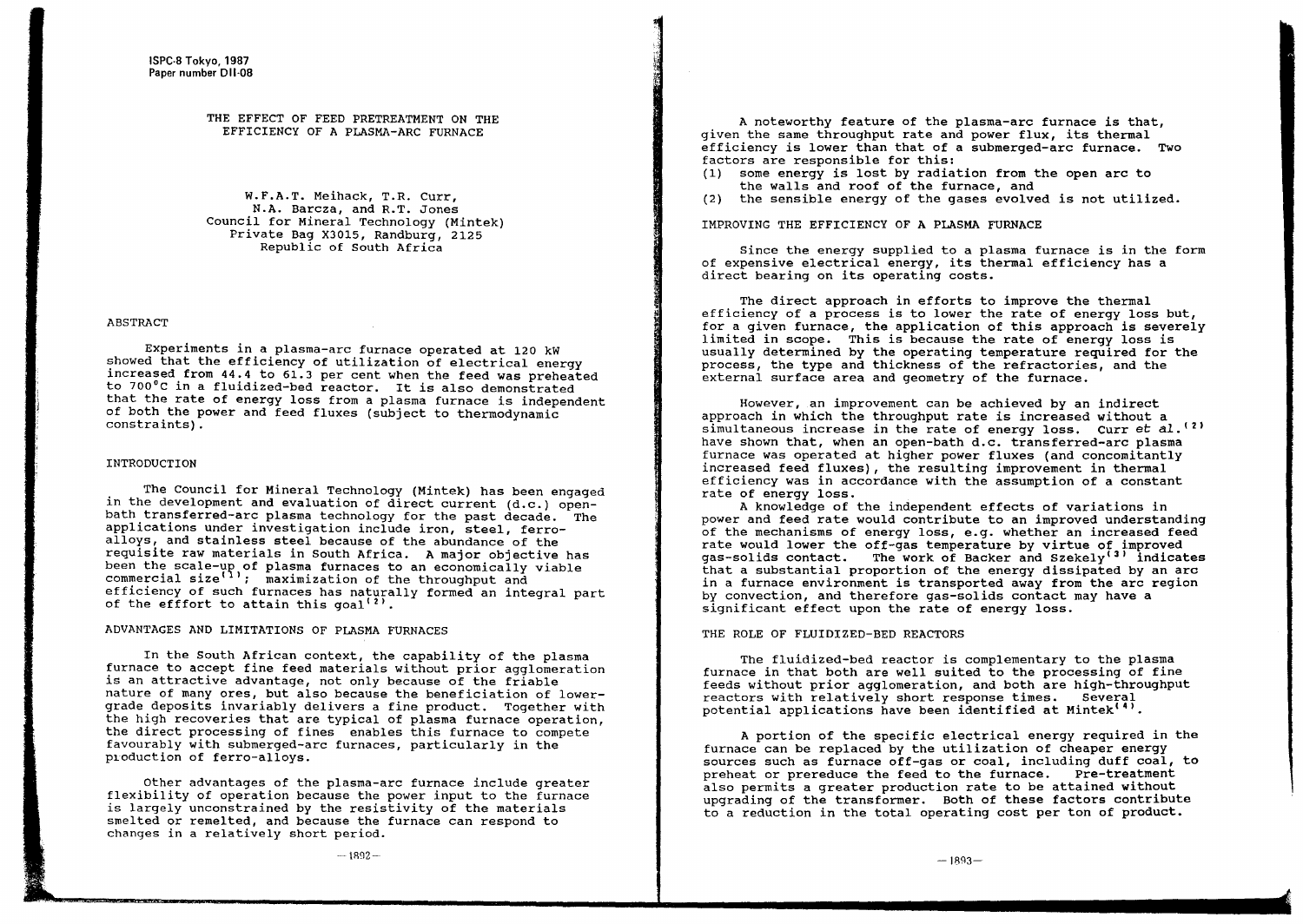# MINTEK'S PLASMA FURNACE WITH A FLUIDIZED-BED PILOT PLANT

Mintek has established several different plasma-furnace pilot-plant facilities with ratings ranging from 50 kVA to 3.2 MVA. Details of these pilot plants have been given elsewhere <sup>15-</sup>

One of these furnaces, rated to operate at 200 kW, has an internal diameter (i.d.) of 0.5 m. A fluidized-bed reactor was recently installed on this furnace to allow the combined operation of the two units to be investigated. The pilot plant is depicted in Figure 1. The single-stage fixed fluidized-bed reactor has an i.d. of 280 mm and a freeboard i.d. of 450 mm. The bed depth is controlled at 350 mm by virtue of the location of the overflow pipe, leaving a 1,3 m freeboard. A pair of sealed tubular vibratory feeders deliver material onto the surface of the bed in the reactor; separate feeders deliver materials that are not to be processed in the fluidized bed direct to the furnace.

The small amount of material elutriated from the bed is collected in a cyclone separator and introduced to the furnace along with the particles that overflow from the bed. Under steady conditions, the flowrate of material to the furnace is constant, and equal to the feed rate to the bed.

## EXPERIMENTAL WORK

In the experimental work reported here, the effect of feed flux on furnace efficiency was measured at constant electrical power. For this to be accomplished, it is necessary to vary the specific thermodynamic energy requirement of the process being conducted in the furnace because the feed and energy inputs must be balanced at all times if the furnace is to be operated at a constant temperature. Different feed flux levels can be attained by preheating or prereduction of the feed material.

In the present investigation, cold and preheated hematite were smelted, and cold and preheated direct reduced iron (DRI) we:e remelted in the plasma furnace. An operating power set point of 120 kW was selected, and the feed rate was set to correspond to this in each case. The fluidized-bed reactor was<br>employed as a tool to preheat the feed materials, and no attempt was made to optimize its operation. Liquefied petroleum gas (LPG) was combusted 1n the bed to prov1de the required energy. When DRI was preheated, an excess of LPG was admitted to the bed to maintain the  $CO/CO$ , ratio at approximately 1.3 to 1.4 so that re-oxidation of the DRI would be minimized.

The experiments were conducted in <sup>a</sup> continuous campaign that lasted 110 hours. The feed material was fed to the furnace in batches, and after each batch, the furnace was switched off and tilted to allow the slag and the metal to be tapped. During tapping the fluidized bed was slumped. The energy lost during the downtime associated with tapping was made up by adjustment of the feed rate for the following batch so that the furnace temperature remained relatively constant. In practice, the

downtimes are fairly consistent so the feed rate remains essentially constant for a given recipe.

The volume of the furnace constrains the size of the batch, and hence the period between taps is shorter at higher feed rates. Consequently, the availability of the furnace decreases. To allow <sup>a</sup> fair comparison to be drawn between the different operations, the effect of downtime was eliminated when the reported efficiencies were calculated.

#### RESULTS AND DISCUSSION

The principal parameters describing the periods of stable operation on which the mass and energy balances were based are shown in Table 1. Owing to the excessive segregation and defluidization of the coarse fraction of the hematite, operation with preheated hematite could not be sustained for sufficiently long periods to yield meaningful results.

For the three results given, the power flux was held constant with a deviation of less than ±2.5 per cent While the feed flux was increased by a factor of greater than 3.

The experimentally determined furnace efficiencies are presented in Table 2. The thermal efficiency of the furnace is defined as the ratio of the thermodynamic energy requirement to the actual electrical energy supplied. The thermodynamic energy requirement was determined from the difference between the total enthalpy (relative to the elements in their standard states at 25 $^{\circ}$ C, 101.3 kPa (abs)) of the streams leaving the furnace (slag, metal, and gas) and the total enthalpy of all the streams entering the furnace. This approach renders the calculation independent of assumptions regarding the actual chemical reactions and the temperatures at which they occur.

The uncertainty in the reported values due to errors in the measurements is estimated to be ±3 per cent (absolute error).<br>Within the limits of the experimental error, there is no significant difference in the furnace efficiency despite a threefold increase in the feed flux. This result demonstrates that the rate of energy loss was independent of the feed flux at constant power flux. Combined with the work of Curr et al.<sup>(2)</sup>, this result implies that the rate of energy loss is independent of both feed flux and power flux. The temperature of the furnace as <sup>a</sup> whole rather than local temperatures (e.g. the arc temperature or the in-flight temperature of the feed materials) therefore appears to determine the magnitude of the energy losses.

Although pretreatment of the feed does not improve the rigorously defined thermal efficiency of the furnace, it is clear from Table <sup>3</sup> that the energy loss from the furnace per unit of metal produced decreases with increasing degree of pretreatment. Provided that the energy required for pretreatment can be supplied more cheaply than the electrical energy consumed in the furnace, which is certainly the case with preheating, there is a clear economic advantage to be gained from pretreatment.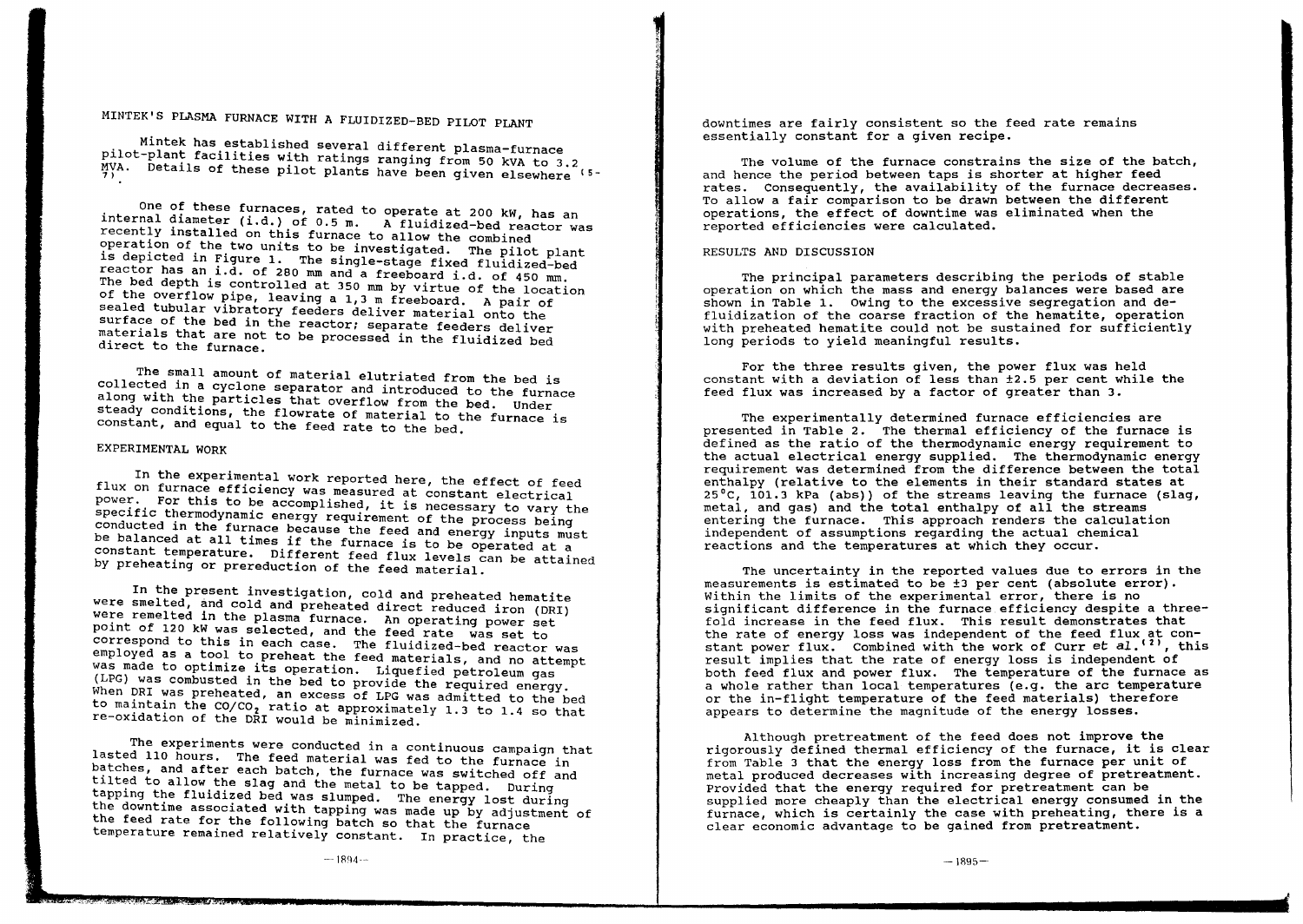To clarify this point, <sup>a</sup> definition of the efficiency of utilization of electrical energy is convenient. In any definition of efficiency, the actual energy consumed is compared to some chosen ideal case or datum. To show the effect of preheating <sup>a</sup> suitable choice of datum is the electrical energy that would have been required in the absence of preheating.

On this basis, the efficiency of utilization of electrical energy in these experiments for the remelting of cold DRI is 44.4 per cent (which is the same as that calculated by the previous method), while that for the remelting of preheated DRI is 61.3 per cent. Stated differently: without preheating of the feed some 2.25 times the thermodynamic requirement of energy was supplled electrically, whereas preheating of the feed reduced this to only 1.63 times.

#### **CONCLUSIONS**

- Preheating of the feed to a plasma-arc furnace has a marked effect on the efficiency of utilization of electrical energy. For the remelting of ORI, the delivery of the DRI to the furnace at <sup>a</sup> temperature of 700°C increased this efficiency from 44.4 to 61.3 per cent. (1)
- (2) Preheating of the feed to a plasma furnace permits increased throughputs without uprating of the transformer and results in a lower cost per ton of metal produced.
- (3) The overall thermal efficiency of an open-bath transferred plasma-arc furnace operated at constant power is independent of feed pretreatment or, equivalently, feed flux.
- (4) At a constant power flux, the rate of energy loss from a plasma-arc furnace is independent of the feed flux.
- (5) When the results of'this work are combined with the results of Curr et  $a!$ .<sup> $(2)$ </sup>, it can be concluded that the rate of energy loss from an open-bath transferred plasma- arc furnace is independent of both power and feed flux provided that these two dependent variables are correctly balanced according to thermodynamic requirements.
- 6) The magnitude of the energy losses from a plasma furnace are not strongly influenced by the local conditions around the arc or the feed stream.

#### ACKNOWLEDGEMENT

This paper is published by permission of the Council for Mineral Technology (Mintek). The contribution of Messrs D.A. Hayman, D. Parsons, and B. Watson, who assisted with the experimental work, is gratefully acknowledged.

#### REFERENCES

N.A. Barcza, Development of large-scale thermal plasma systems, South African Institute of Mining and Metallurgy Colloquium, witbank, South Africa (1985)  $-1896-$ (1)

----------------,,---,----,

- T.R. Curr, K.U. Maske, and K.C. Nicol, The attainment of high power densities in transferred-arc smelting processes, In: Proceedings of the 7th International Symposium on Plasma Chemistry, Eindhoven (Holland), International Union of Pure and Applied Chemistry (1985) (2)
- G. Backer and J. Szekely, Metall. Trans. B, *18B, 93,* (1987) (3)
- W.F.A.T. Meihack, J. S. Afr. Inst. Min. Metall., 86,5,153(1986) (4)
- T.R. Curr, K.C. Nicol, J.F. Mooney, A.B. Stewart, and N.A. Barcza, The 3,2 MVA plasma facility at Mintek, In: Mineral Science and Technology, Randburg, Council for Mineral Technology (1985) (5)
- A.F.S. Schoukens and T.R. Curr, The production of manganese ferro-alloys in transferred-arc plasma systems, In: 42nd Electric Furnace Conference Proceedings, Warrendale (U.S.A.), Iron and Steel Society, AIME (1985) (6)
- K.U. Maske and K.J. Reid, Metallurgical reaction philosophies of transferred-arc plasma furnaces, In: Mintek 50. Proceedings of the International Conference on Mineral Science and Technology, Randburg, council for Mineral Technology (1985) (7)

#### TABLE 1

#### Operating conditions

| Operation                       | Period of Avail- No. of<br>steady<br>operation | ability      | taps | Mass<br>fed | Feed<br>rate | Thermo-<br>dynamic<br>energy<br>require- | Tap<br>temp. |
|---------------------------------|------------------------------------------------|--------------|------|-------------|--------------|------------------------------------------|--------------|
|                                 | ħ                                              | $\mathbf{r}$ |      | kg          | kg/h         | ment<br>kW.h/kq*                         | °c           |
| Smelting<br>cold<br>hematite    | 17.65                                          | 91.0         | 7    | 722         | 45.0         | 1.630                                    | 1510<br>±80  |
| Remelting<br>cold DRI           | 23.95                                          | 84.8         | 18   | 2153        | 106.0        | 0.591                                    | 1470<br>±50  |
| Remelting<br>preheated<br>DRT** | 11.80                                          | 79.0         | 11   | 1290        | 138.5        | 0.457                                    | 1550<br>±30  |

\* Of metal produced \*\* Net preheating temperature 700°C

**rl**